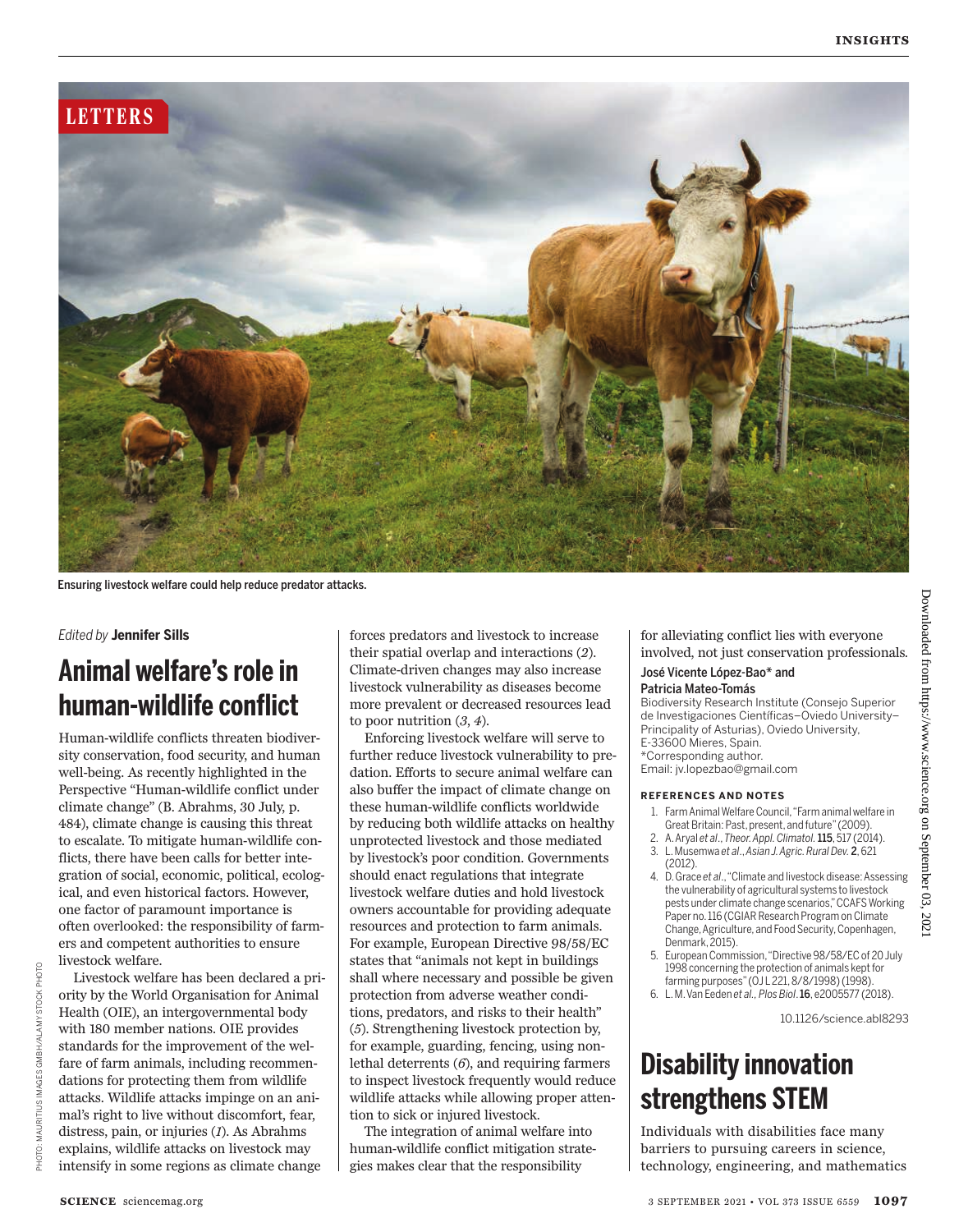(STEM). In an effort to contribute fully, they have called for accommodations such as flexible schedules, remote work options, and a supportive work culture. Meanwhile, they created technologies that would allow them to work more effectively. During the COVID-19 pandemic lockdowns, many in STEM who had never needed such accommodations before came to rely on them (*1*). Going forward, we must remember that accommodating people with disabilities in STEM benefits us all.

People with disabilities are hindered by limited understanding by employers (*2*), lack of role-models (*3*), and limited encouragement to pursue a career and participate in STEM-related activities (*4*). Students with disabilities are less likely to receive financial aid and to be enrolled full time (*5*). Women with disabilities are more likely to be unemployed and hold lower status occupations compared to men with disabilities (*6*). Barriers to inclusion go beyond a lack of access to accommodations; culturally informed biases, stigma, and even selfdoubt relating to disability contribute to underrepresentation and inequity.

Diversity drives innovation. Despite the challenges they have faced, people with disabilities pioneered technologies that eased the transition to a work-from-home culture. The background-blurring feature in video conference calls was developed by a deaf software engineer to facilitate lipreading (*7*). This tool now offers privacy to people juggling working from home and childcare or messy home settings. An engineering graduate student with carpal tunnel syndrome developed the transformative touchscreen and multi-finger gesture technology (such as two-finger scrolling) that underlies the touchscreens used on iPads and iPhones (*8, 9*).

As we dealt with upheaval in schedules and adjusted to home workspaces, many in STEM have leveraged mental health tools to manage pandemic anxiety (*10*). This experience has made us all more aware of what it's like to live and work under conditions that are not optimal. As people with disabilities have argued, we need to be flexible, to adjust our work expectations (*11*), and to be kind to ourselves. Now is the time to acknowledge that individuals with disabilities are strong and innovative contributors to society. By valuing traits such as compassion, empathy, and humility, we can empower all people in STEM, making our field better, not weaker.

We call on our institutions to harness the strengths that true diversity of ability brings, to work together toward a fully inclusive culture, to raise awareness of disability as an essential part of diversity, and to actively work toward an environment free from bias and discrimination. This requires that we unlearn harmful assumptions and learn new concepts, such as Universal Design principles (*12*). It will require continuous self-education and reflection as well as persistence, concrete actions, funding, and, above all, accountability. Individuals with disabilities can and should lead these efforts, which will benefit the scientific community and humanity as a whole.

Ilse S. Daehn<sup>1\*</sup> and Paula L. Croxson<sup>2,3</sup> <sup>1</sup>Department of Medicine–Nephrology, Icahn School of Medicine at Mount Sinai, New York, NY 10029, USA. <sup>2</sup>Mortimer B. Zuckerman Mind Brain Behavior Institute, Columbia University, New York, NY 10027, USA. <sup>3</sup>Department of Neuroscience, Icahn School of Medicine at Mount Sinai, New York, NY 10029, USA. \*Corresponding author.

Email: ilse.daehn@mssm.edu

#### **REFERENCES AND NOTES**

- 1. A. Shew, *Nature* 581, 9 (2020). 2. C. Dunn, K. S. Rabren, S. L. Taylor, C. K. Dotson, *Intervent. School Clinic* 48, 47 (2012).
- 3. H. Lee, R. Templeton, *Theor. Pract.* 47, 212 (2008). 4. L. Eriksson, J. Welander, M. Granlund, *J. Dev. Phys.*
- *Disabil.*19, 485 (2007).
- 5. National Science Foundation, "Women, minorities, and persons with disabilities in science and engineering" (2019); www.nsf.gov/statistics/2017/nsf17310/.
- 6. S. Lindsay *et al., Disabil. Rehabil.* 41, 319 (2019). S. Ray, "Empathy and innovation: How Microsoft's cultural shift is leading to new product development" (Microsoft, 2019); https://news.microsoft.com/ innovation-stories/empathy-innovation-accessibility/.
- 8. W. Westerman, *Hand Tracking, Finger Identification, and Chordic Manipulation on a Multi-touch Surface* (University of Delaware, 1999).
- 9. S. McGrane, "No press, no stress: When fingers fly," *The New York Times* (2002).
- 10. O. Lahtinen, J. Aaltonen, J. Kaakinen, L. Franklin, J. Hyönä, *Curr. Psychol.* 10.1007/s12144-021-01762-z (2021).
- 11. K. Ljuslinder *et al., Scand. J. Disabil. Res.* 22, 35 (2020).
- 12. S. Burgstahler, "Universal Design in postsecondary education: Process, principles, and applications," Disabilities, Opportunities, Internetworking, and Technology (2008).

10.1126/science.abk2631

### **Collective agency transforms societies**

Human agency may provide the lens through which COVID-19's legacy will be viewed, according to J. Couzin-Frankel's historical account of pandemics ("Will COVID-19 change science? Past pandemics offer clues," News, 13 July, https://scim. ag/2W7ZtD2). She uses the legacy of the HIV pandemic as one example, celebrating the patient-activists who had to fight for access to then-experimental HIV treatment and whose efforts ultimately transformed treatment approval policies. HIV activists' transformative legacy is larger than this, however: It was collective agency that fought marginalization, exclusion, and

stigma attached to HIV-affected communities. This legacy of fighting stigma should also shape the lessons societies learn in the wake of COVID-19.

Stigmatization is a dynamic social process that discredits certain types of knowledge and lived experience (*1*). Stigma is a form of symbolic power that intends to keep people either down (e.g., by shaming) or away (e.g., by excluding). Stigmatization contributes to the marginalization of groups and maintains racialized and gendered inequalities in societies (*2*). Stigmatization is thus a threat to societal cohesion and an obstacle to sharing knowledge in a way that transforms societies.

The lived experiences of a pandemic are discredited when the affected community is already stigmatized, as was the case for LGBTQI+ people during the HIV epidemic. Thus, many experiences learned in the HIV epidemic, such as how to increase acceptance of barrier methods (e.g., condoms for HIV and now face masks for COVID-19) (*3*), were lost and had to be relearned for the societal response to COVID-19. Marginalized communities who have suffered disproportionately from COVID-19 have developed forms of collective agency as well (*4*). Yet collective agency–based perspectives remain under-explored (*5*) or under-heard in health research. Learning from the collective agency of marginalized communities in pandemics would benefit societies as a whole and promote cohesion, provided it is combined with actively fighting marginalization and stigma.

Transformative learning inspired by health activism research could take many shapes (*6*). The memories of collective agency should be kept alive and accessible to all members of the society. Lived experience of marginalized communities should be acknowledged as expert knowledge. Creating equitable, cohesive, and participatory spaces will allow the transfer of community knowledge and collective agency.

#### Yudit Namer\* and Oliver Razum

Department of Epidemiology and International Public Health, School of Public Health, Bielefeld University, Bielefeld, Germany, and Research Institute Social Cohesion, Bielefeld, Germany. \*Corresponding author. Email: yudit.namer@uni-bielefeld.de

#### **REFERENCES AND NOTES**

- 1. E. Goffman, *Stigma: Notes on the Management of a Spoiled Identity* (Simon & Schuster, 1963).
- 2. B. G. Link, J. Phelan, *Soc. Sci. Med.*103, 24 (2014).
- 3. R. O. Valdiserri, D. R. Holtgrave, S. C. Kalichman, *AIDS Behav.*24, 3283 (2020).
- 4. C. H. Logie *et al.*, *Glob. Public Health*, 10.1080/17441692.2021.1934061 (2021).
- 5. I. Duque Franco *et al., Environ. Urban*. 32, 523 (2020).
- 6. S. Chown, L. H. Malcoe, in *Critical Inquiries for Social Justice in Mental Health*, M. Morrow, L. H. Malcoe, Eds. (University of Toronto Press, 2017), pp. 443–474.

10.1126/science.abl7621